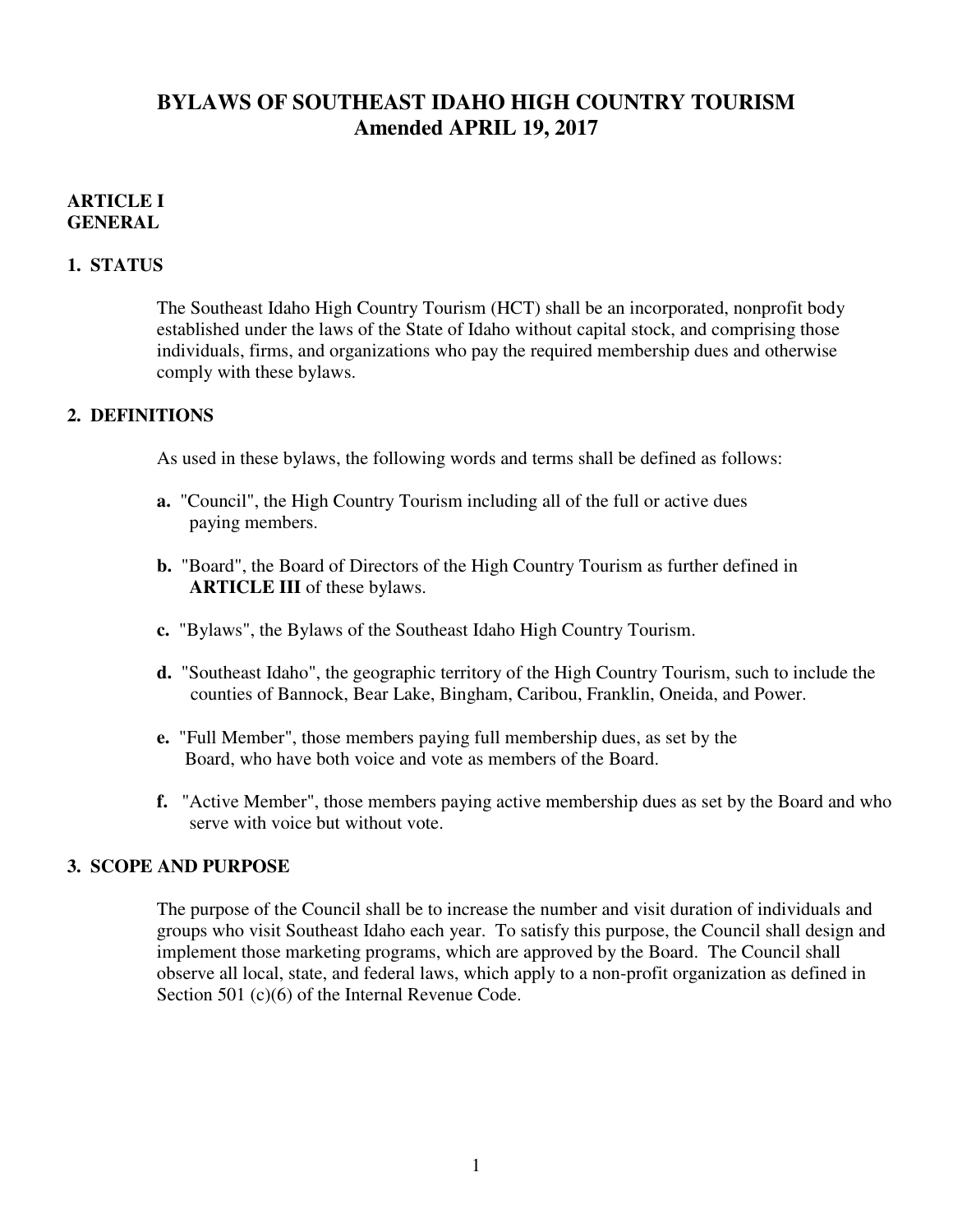# **ARTICLE II MEMBERSHIP**

#### **1. CATEGORIES AND DUES**

The Board may establish specific categories of membership and dues for full members with voice and vote, and active members with no voting privileges. The amount of annual dues paid by each full member and active member shall be decided by the Board at its annual meeting.

#### **2. RIGHTS AND PRIVILEGES**

Each full member shall enjoy all the rights and privileges established by the Board, including the right to cast one (1) vote at meetings of the Council. Active members shall enjoy the right of voice, but shall have no voting privilege.

#### **3. TERMINATION**

The Board may terminate a membership when that party becomes delinquent in payment of its dues, or when its actions are deemed not in the best interests of the programs and purpose of the Council.

# **ARTICLE III COUNCIL, & BOARD OF DIRECTORS POWERS, MEMBERSHIP, TERMS AND DUTIES**

#### **1. POWERS**

The affairs of the Council shall be governed by the Board, which shall adopt those policies, programs, and procedures necessary to satisfy the purpose of the Council.

#### **2. COUNCIL**

The Council shall be comprised of those individuals who are full or active members in good standing, with an interest in the promotion of the travel industry, and who represent their respective constituencies when satisfying the purpose of the Council.

#### **3. BOARD OF DIRECTORS**

- **a.** Board members with voice and vote:
	- **1.** Each Chamber of Commerce, and city entity, may appoint one (1) representative who is a resident of Southeast Idaho to serve with voice and vote.
	- **2.** The Board may appoint one (1) member at large who is a resident of Southeast Idaho to serve a one-year term with voice and vote. This member shall be the Treasurer/Grant Administrator. **Full membership dues are waived for this appointment.**
	- **3.** The Board may appoint one (1) member at large from the Shoshone Bannock Tribe to serve with voice and vote upon payment of full membership dues.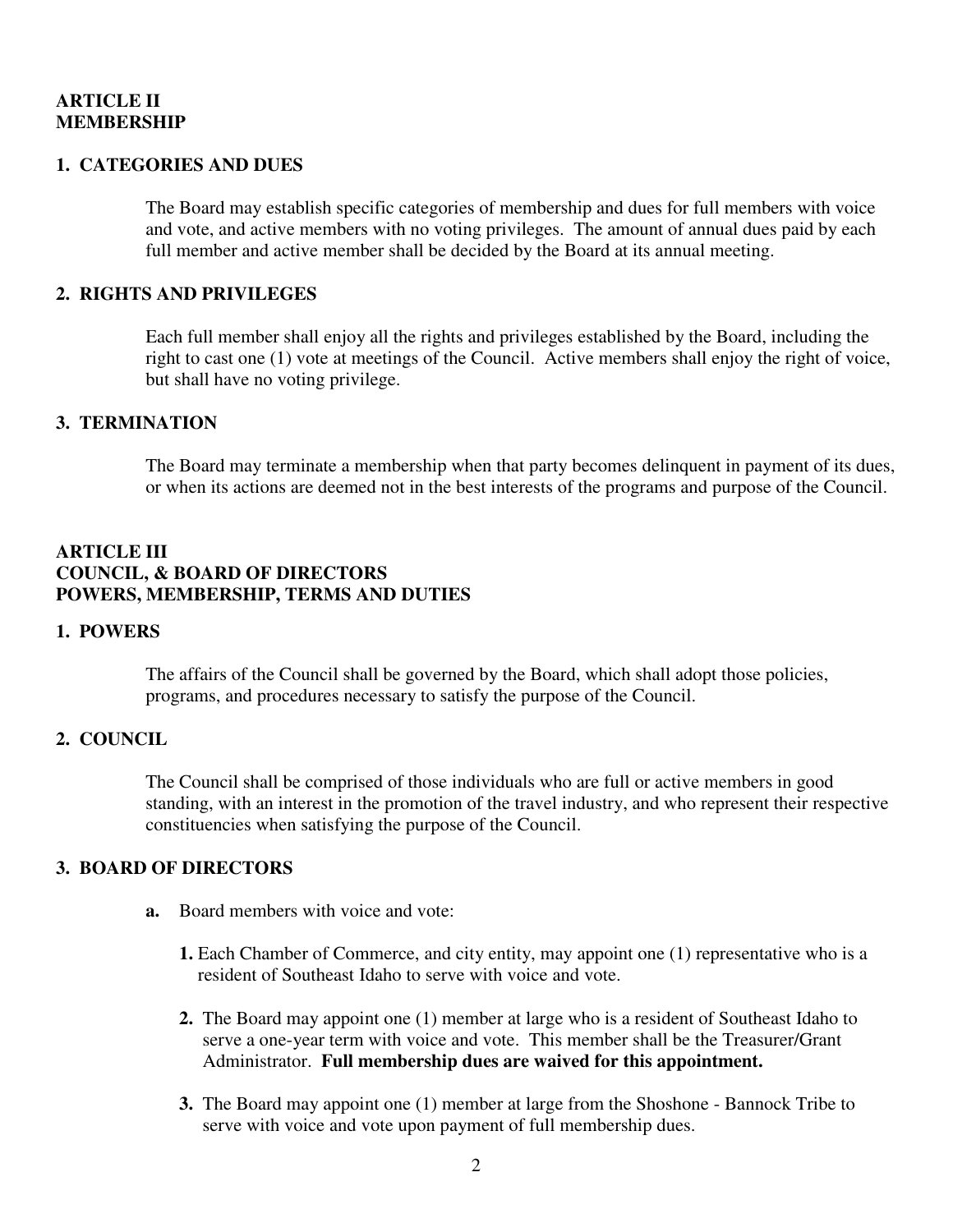- **4.** The Region's designated Fulfillment Center may appoint one (1) member at large who is a resident of Southeast Idaho to serve a one year term with voice and vote upon payment of full membership dues.
- **b.** Board members with voice but no vote:

## **The following members of the Board will serve with voice but no vote unless they concurrently serve in one of the categories listed above in ARTICLE III, 3a, 1-4.**

- **1.** The current year elected President
- **2.** The current year elected Vice President
- **3.** The current year elected Secretary
- **4.** The immediate past year President
- **c.** Active Members

Representatives from Historical Societies, Museums, U.S. Forest Service, Bureau of Land Management, Idaho Department of Fish and Game, U.S. Bureau of Reclamation, the Idaho Transportation Department Idaho Department of Parks and Recreation, and other recreation providers may serve with voice, but without vote, unless they concurrently serve in one of the categories listed above in ARTICLE III, 3a, 1-4.

#### **4. MEETINGS AND QUORUMS**

- **a.** The Board shall convene at least six (6) times each year upon the call of the President at a site and time of his/her selection.
- **b.** An annual meeting will be held each January for election of officers.
- **c.** An April meeting will be held to establish goals and activities to coincide with the ITC grant that may be awarded.
- **d.** The number of full members present at a meeting shall constitute a quorum.
- **e.** All decisions made by the Board shall be decided by a simple majority vote of full members present.
- **f.** Each full member of the Board may designate in writing, an alternate to cast a proxy vote.
- **g.** Unless stipulated otherwise in these bylaws, meetings of the Board and Council shall be conducted in accordance with the latest edition of Robert's Rules of order.